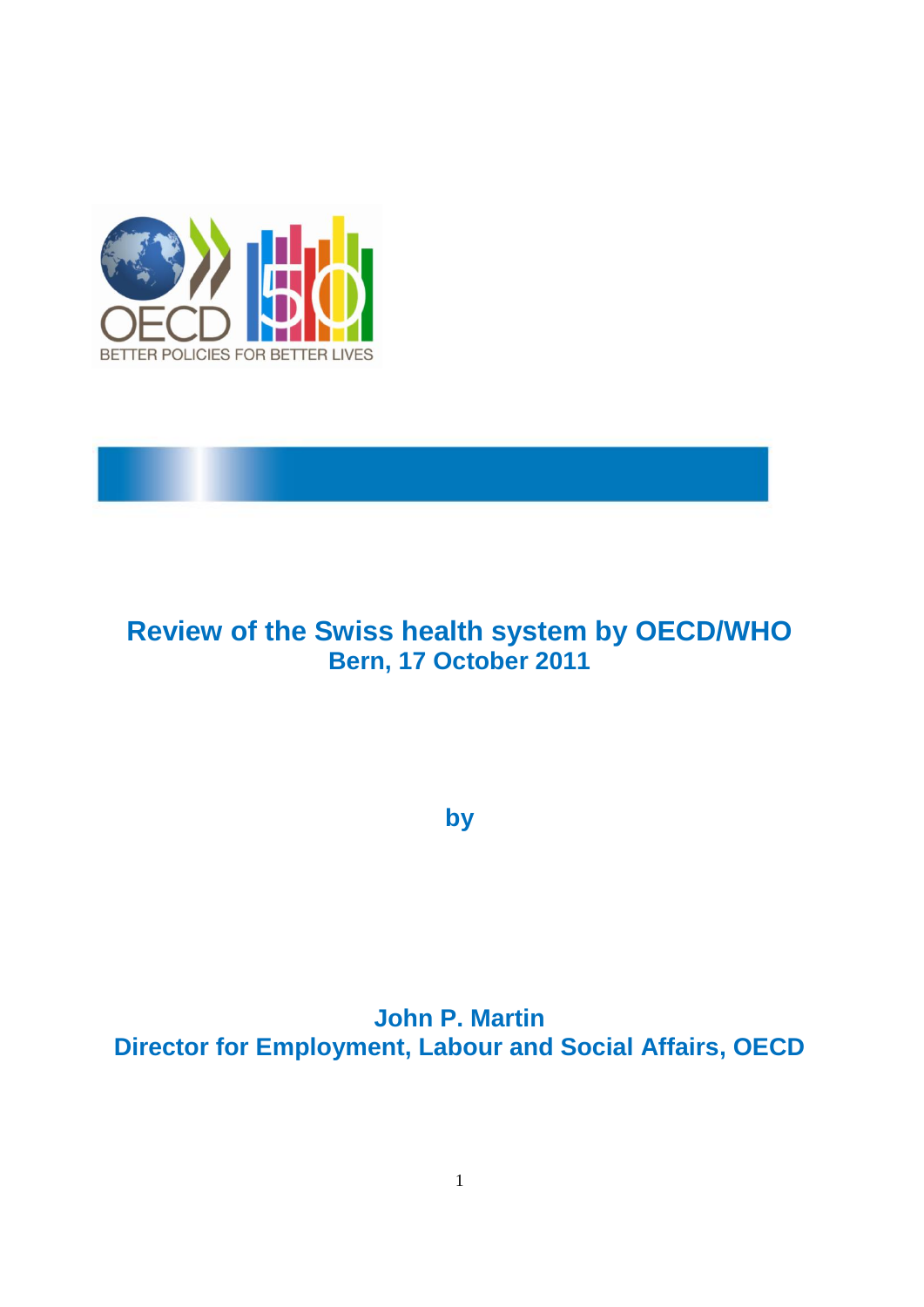Minister Burkhalter, Mme. Jakab, Ladies and Gentlemen

It is a great pleasure to be with you today to launch this Review of the Swiss Health System, undertaken jointly by the OECD and the WHO. This is the second such joint review by OECD and WHO of the Swiss health system.

We first looked at the Swiss health system in detail in 2006. I would like to thank the Swiss authorities for their renewed confidence in our expertise, as well as their financial and technical support which made it possible for us to produce this new report. In it, OECD and WHO reflect on progress achieved in Switzerland since the release of the first review in 2006 and on-going or emerging challenges.

Our bottom line could be summarised briefly as follows: *Switzerland has a world-class health system. But it could be even better.*

First, let me stress the 'world-class' elements.

The Swiss health system offers universal coverage to Swiss residents and covers a wide range of health services.

It offers choice -- consumers can choose their insurer and their provider within their canton.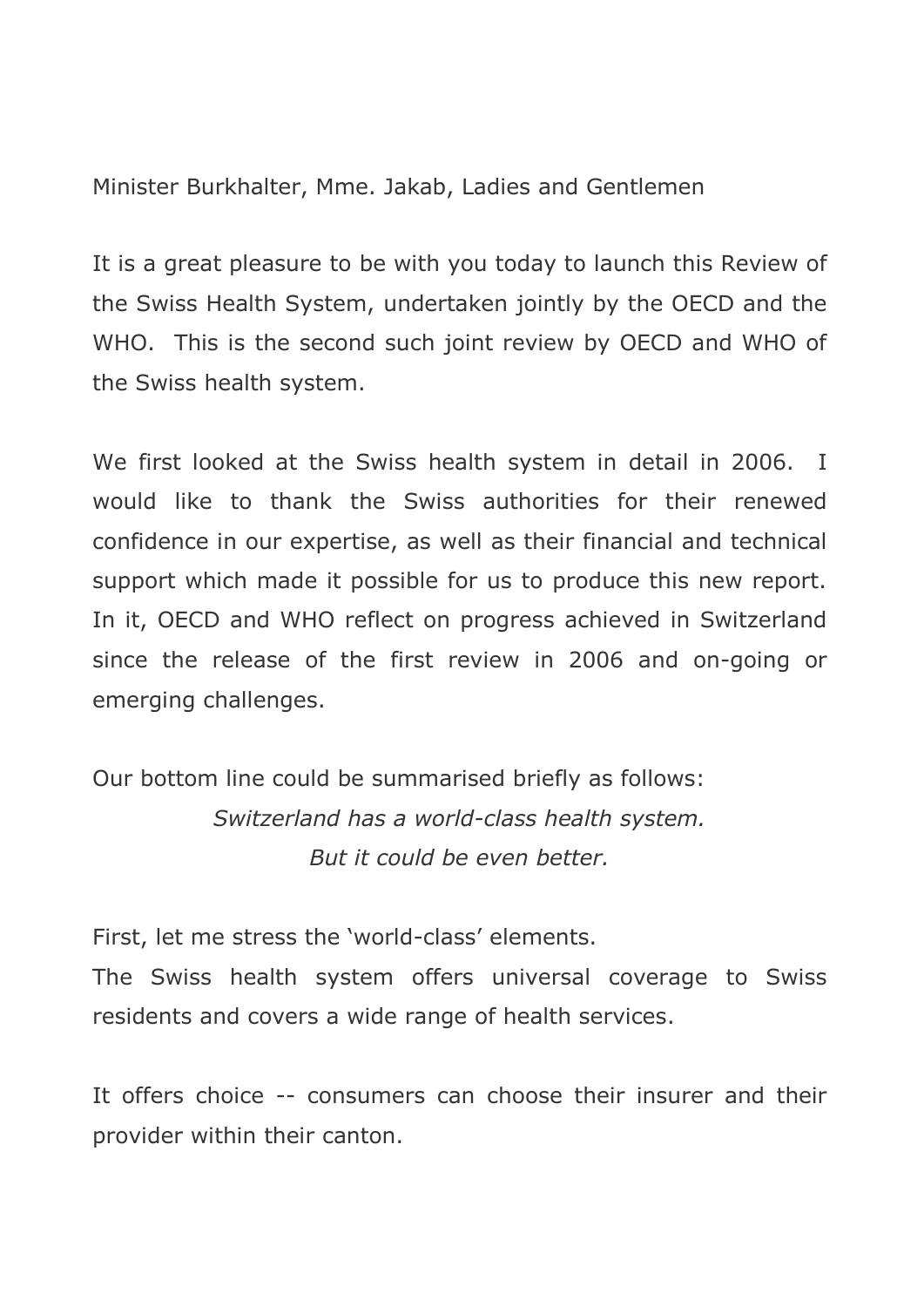Health care supply is, broadly speaking, abundant and responsive to population needs.

Most importantly, *the proof of the pudding is in the eating* - population health is very good: Swiss residents live longer than almost anywhere else in the world, and almost 90% of them consider their health to be good or rather good.

Let me now turn to 'what could be better?' in the Swiss system.

The starting point for our review is that the system is costly: Switzerland spent 11.4% of its GDP on health in 2009, well above the OECD average of 9.6%. It now ranks  $7<sup>th</sup>$  among OECD countries for this indicator.

Switzerland is a very rich country. You can afford to spend this much money on health if you want. The problem is not 'is this level of spending sustainable?" Instead, you need to ask "are we getting value for money?'. Our joint review suggests that you could do better.

Szuzsanna Jakab will present some of the policy areas where we believe you could get 'more health for your money'. Let me focus on the structure of the Swiss system  $-$  the insurance market,

3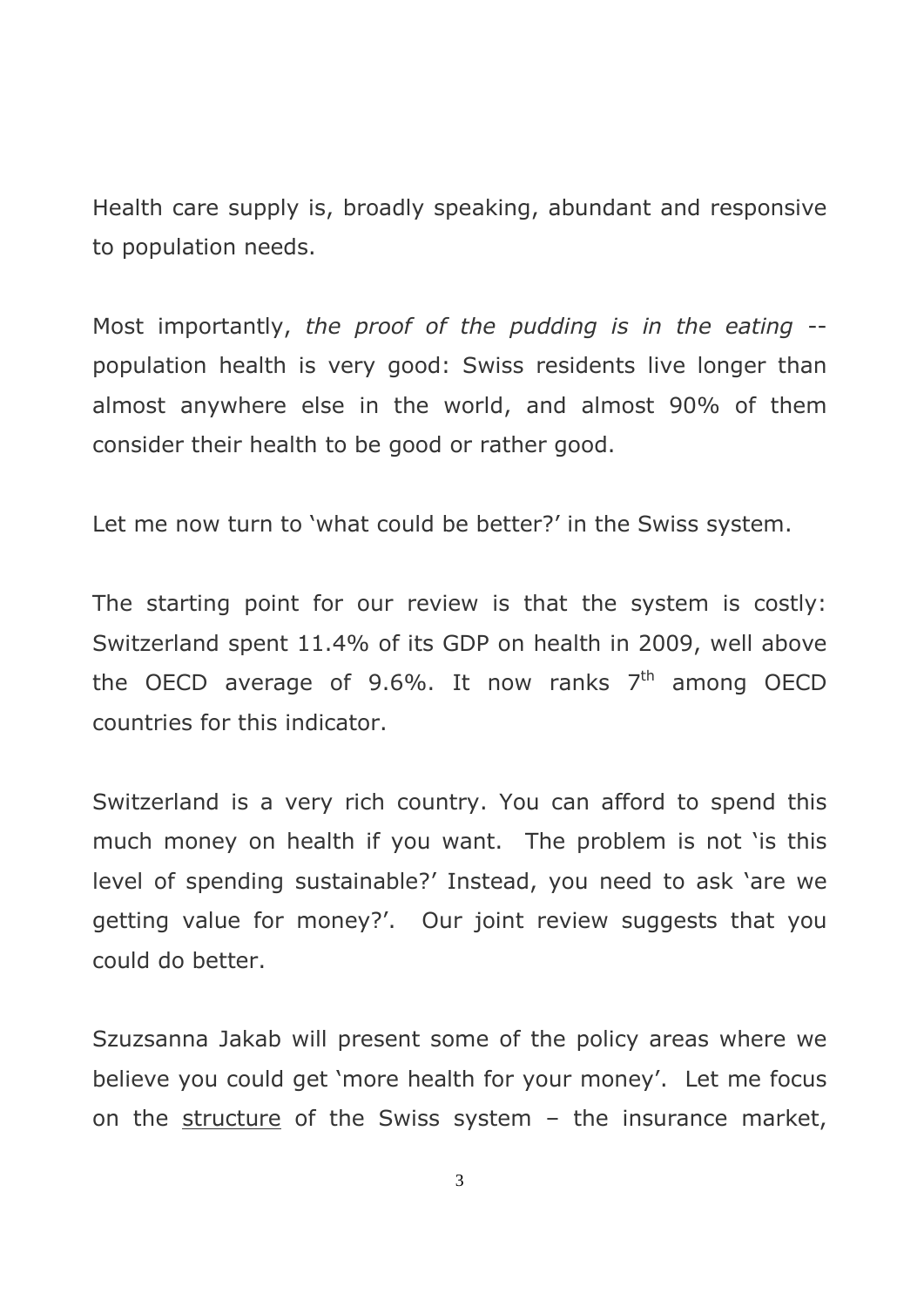payments to providers, the co-ordination of care and the financing of the system.

There were high hopes that competition in health insurance markets would deliver better value for money. Unfortunately, it has not delivered all its promises. Wide variations in premiums persist within and across cantons. Until recently, consumers have only rarely switched insurer.

Indeed, health insurers have few options to reduce premiums other than through selecting healthier people. Prices of health services are most often negotiated at cantonal level between insurers and providers; and insurers are generally not allowed to select providers, except in *managed-care* plans.

There is a need to build on the partial success of managed-care plans. About one third of Swiss residents subscribe to such plans, restricting provider choice to a network of participating providers, in exchange for lower premiums. Studies have shown that health costs for people enrolled in managed-care plans in Switzerland are lower than costs for other insurees. It is true that up to half of the cost differentials reflect risk-selection, but the remaining part can be attributed to genuine efficiency gains.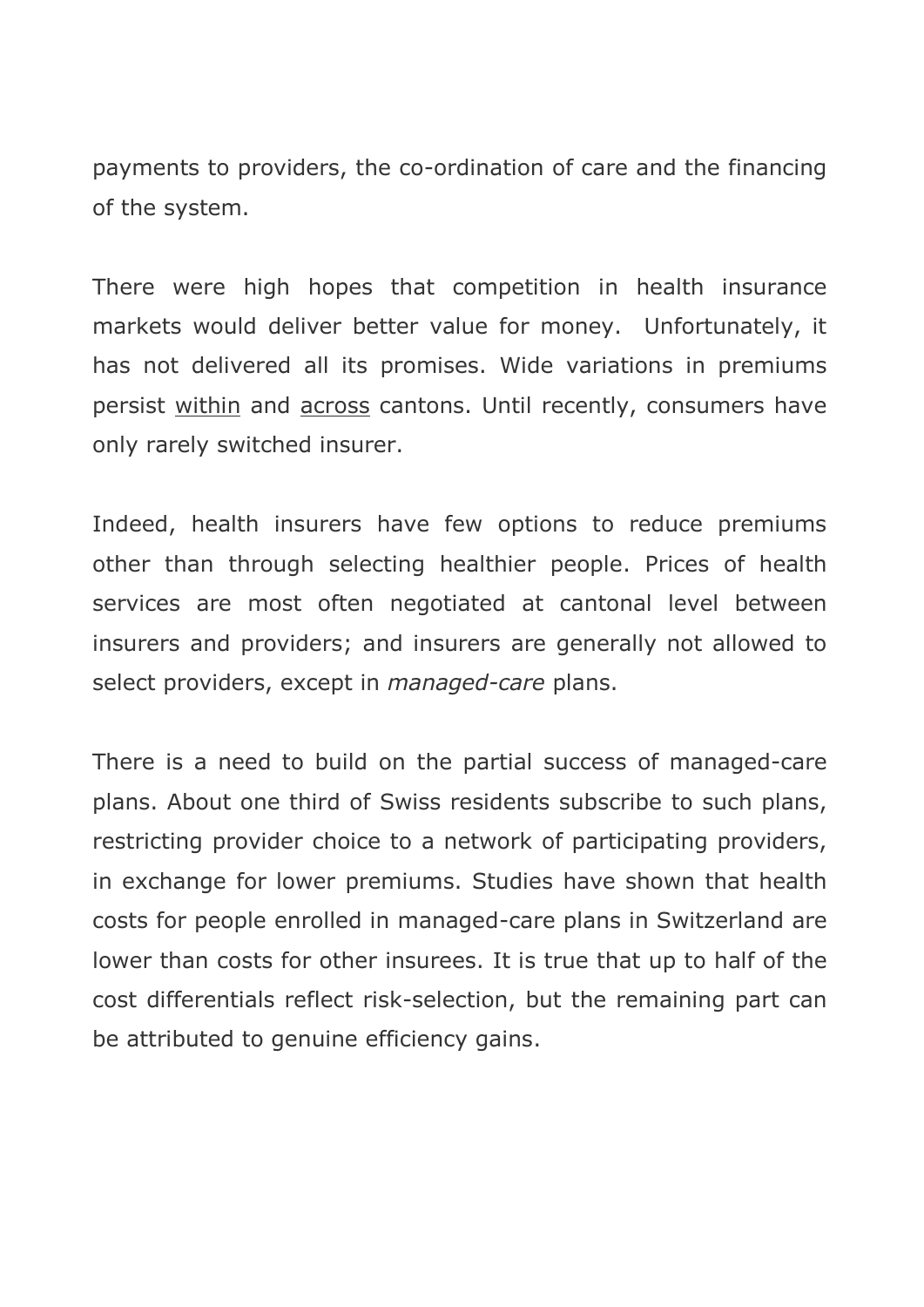The introduction of a better risk-equalisation system in 2011 will reduce risk-selection. But there is a need to go further to get competition to work. Insurers should be empowered to contract on prices, volumes and quality of care in order to draw larger benefits from managed competition.

Health care providers can also be encouraged to deliver more value for money.

The average length of stay for acute hospital care is 25% above the OECD average. Only 15% of total surgical procedures are performed on a day-care basis, while this proportion exceeds 50% in Canada, the United Kingdom or the United States.

The introduction of DRG payments for all hospitals from 2012 should improve efficiency. But the reform needs close monitoring: first, to avoid any unwarranted increase in volumes of care; second, to ensure cantons do not subsidise inefficient hospitals.

Switzerland could also increase the efficiency of pharmaceutical spending. Recent reforms have slightly reduced the gap between Swiss and foreign prices and encouraged generic take-up. However, more could be done, for instance by putting more pressure on generic prices or limiting the role of dispensing doctors to underserved areas. Switzerland also needs to make its

5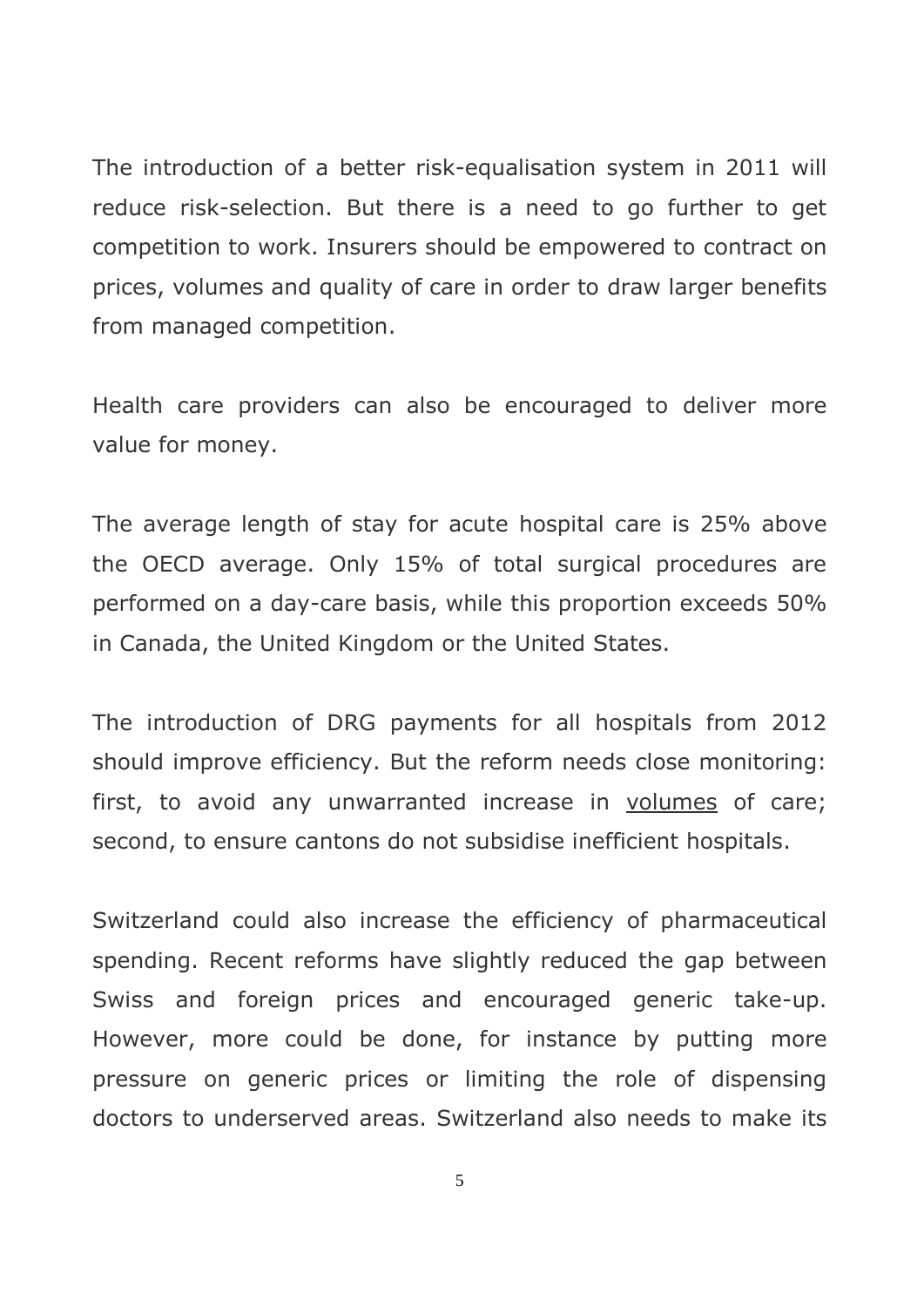pricing and reimbursement system more transparent and evidence-based.

More generally, the Swiss health system, like most others in the OECD, is not as well prepared for population ageing as it should be.

Many Swiss people will be living with several chronic conditions in the future, and will depend on multiple health professionals for their health care needs. For patients to have the best chance of receiving care that is high quality, appropriate to their needs and efficient for the health system, health care providers will need to coordinate their efforts. Governments and insurers should support this: through flexible and innovative payment methods and by developing medical records that can help improve the accuracy of diagnosis and reduce duplication of tests.

Sketching out the directions that the Swiss system ought to follow to meet future challenges requires a solid base of information on health risks, health outcomes and quality of care. Monitoring and reporting on quality of care across Switzerland is currently limited to a selection of hospital indicators, which are not sufficient to empower patients, insurers and governments to make informed choices between all kinds of health services providers and settings. Statistics on outpatient activity must also be developed.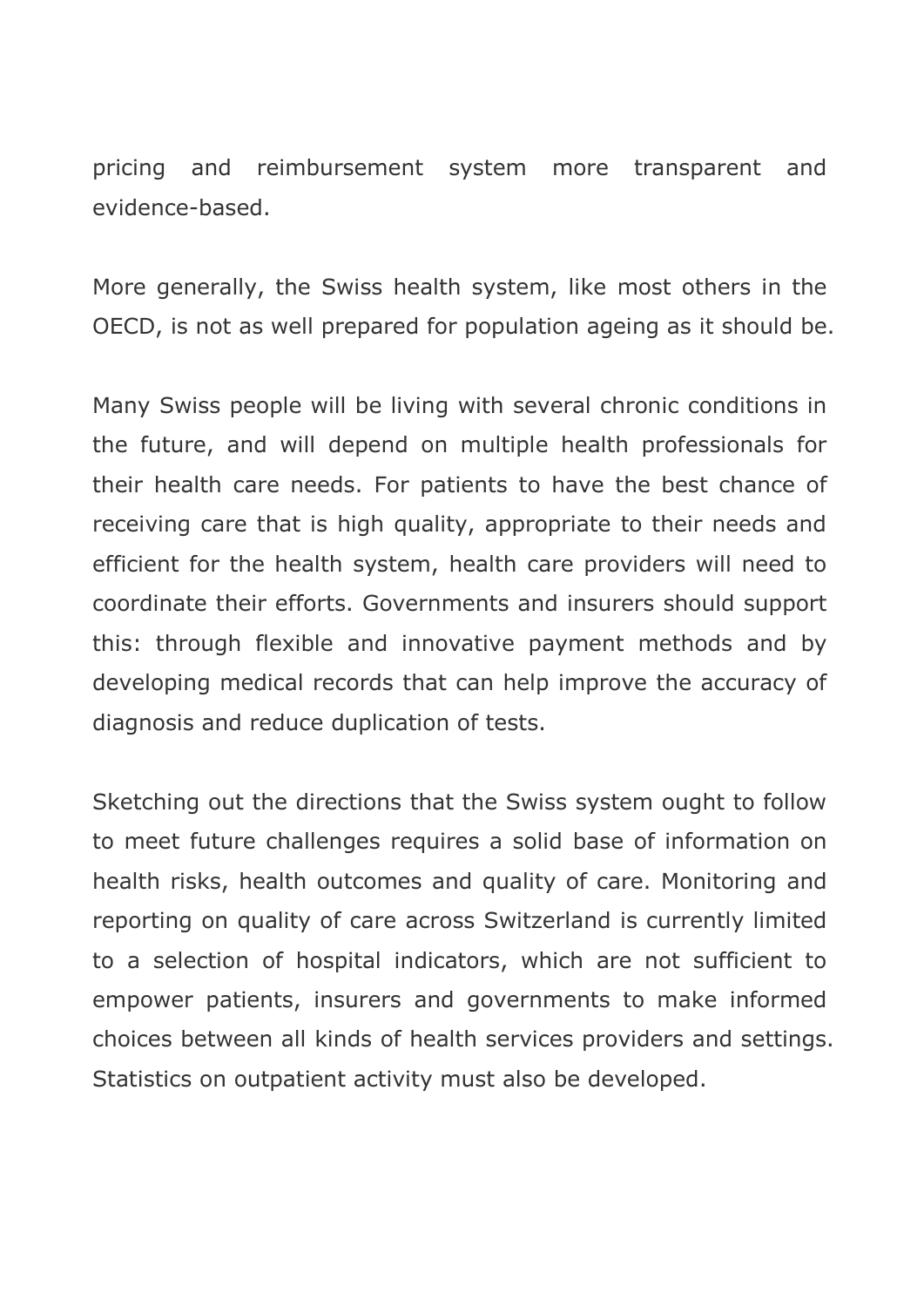In closing, I would like to turn to the financing of the health care system.

The effective burden of health insurance premiums net of subsidies has increased between 1998 and 2007. For a middleclass family with two children, it increased from 7.6 to 9.8% of disposable income; for a low-income single parent with two small children, it doubled from 3.5% to 7%.

In addition, Swiss patients face relatively high out-of-pocket payments. These are usually for the purchase of health services not covered by mandatory health insurance, such as long-term care and dental care, and may be compensated by cash benefits (notably in the case of long term care). Nevertheless, out-ofpocket payments are by far the highest among OECD countries: at around 1,650 dollars per person per year, they are almost three times as high as the OECD average of just over 550 dollars.

Overall, "effective premiums" plus out-of-pocket payments account for more than 20% of households" disposable income for the bottom-income quintile and 11% for the top-income quintile.

Such amounts are a heavy burden on households' budgets. Until now, they have only marginally impaired access to care, which as I noted at the start of my speech, remains excellent. But if health

7